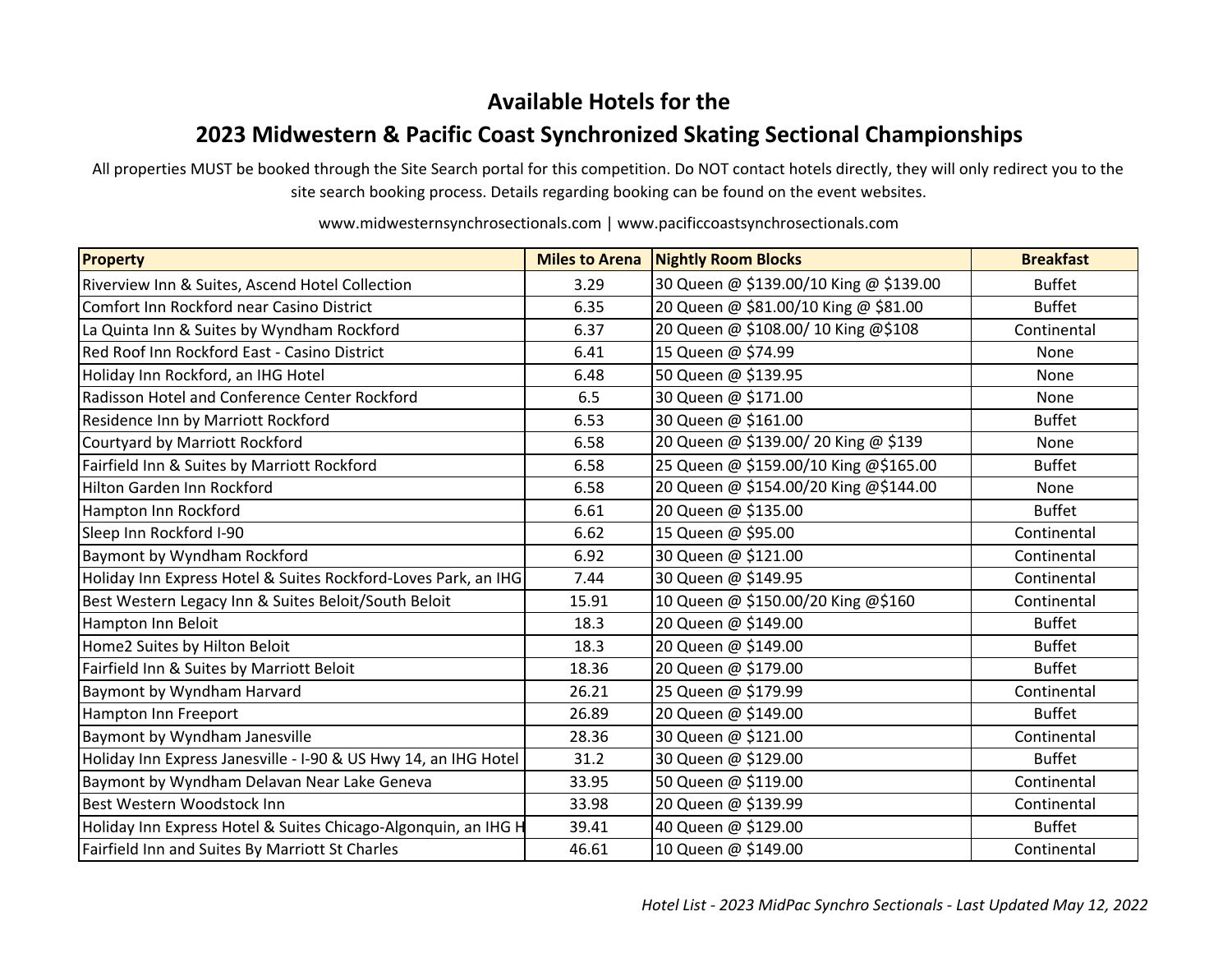| Property                                                     | <b>Miles to Arena</b> | <b>Nightly Room Blocks</b>             | <b>Breakfast</b> |
|--------------------------------------------------------------|-----------------------|----------------------------------------|------------------|
| Best Western Inn of St. Charles                              | 47.89                 | 25 Queen @ \$112.00/5 King @\$112.00   | <b>Buffet</b>    |
| Country Inn & Suites by Radisson, Ft. Atkinson, WI           | 47.97                 | 30 Queen @ \$144.00                    | Continental      |
| Chicago Marriott Northwest                                   | 48.17                 | 40 Queen @ \$129.00                    | None             |
| Courtyard Chicago St. Charles                                | 48.19                 | 10 Queen @ \$129.00/5 King @\$129.00   | None             |
| Hilton Garden Inn St. Charles                                | 49.41                 | 25 Queen@ \$99.00                      | Cooked-to-Order  |
| Hampton Inn & Suites Chicago/Hoffman Estates                 | 50.5                  | 10 Queen @ \$129.00                    | Continental      |
| Hyatt Place Madison / Verona                                 | 52.98                 | 40 Queen @ \$139.00                    | Continental      |
| Hampton Inn & Suites Chicago Deer Park                       | 53.74                 | 20 Queen @ \$105.00                    | <b>Buffet</b>    |
| Hampton Inn Yorkville                                        | 53.96                 | 15 Queen @ \$119.00                    | <b>Buffet</b>    |
| Radisson Hotel Schaumburg                                    | 54.08                 | 30 Queen @ \$109.00                    | <b>Buffet</b>    |
| Wyndham Garden Madison Fitchburg                             | 54.18                 | 50 Queen @ \$109.00                    | <b>Buffet</b>    |
| Country Inn & Suites by Radisson, Madison, WI                | 54.79                 | 50 Queen @ \$105.00/5 King @\$115.00   | <b>Buffet</b>    |
| Home2 Suites by Hilton Madison Central Alliant Energy Center | 55.18                 | 10 Queen @ \$109.00                    | <b>Buffet</b>    |
| Courtyard by Marriott Chicago Bloomingdale                   | 55.21                 | 30 Queen @ \$149.00                    | None             |
| Hilton Garden Inn Schaumburg                                 | 55.76                 | 40 Queen@ \$115.00                     | <b>Buffet</b>    |
| Embassy Suites Chicago - Schaumburg - Woodfield              | 55.8                  | 150 Queen @ \$159.00                   | Cooked-to-Order  |
| HYATT house Chicago/Schaumburg                               | 55.81                 | 34 Queen @ \$109.00/5 King @ \$189.00  | <b>Buffet</b>    |
| DoubleTree by Hilton Chicago - Schaumburg                    | 55.82                 | 75 Queen @ \$145.00/25 King @ \$155.00 | None             |
| Four Points by Sheraton Chicago Schaumburg                   | 55.82                 | 10 Queen @ \$89.00                     | None             |
| TownePlace Suites by Marriott Chicago Schaumburg             | 55.85                 | 10 Queen @ \$119.00                    | <b>Buffet</b>    |
| Home2 Suites by Hilton Chicago/Schaumburg, IL                | 55.86                 | 20 Queen @ \$99.00/20 King @ \$99.00   | <b>Buffet</b>    |
| Fairfield Inn & Suites by Marriott Chicago Schaumburg        | 55.87                 | 10 Queen @ \$109.00                    | <b>Buffet</b>    |
| Renaissance Schaumburg Convention Center Hotel               | 55.9                  | 120 Queen @ \$157.00                   | None             |
| Courtyard by Marriott Chicago Schaumburg/Woodfield Mall      | 55.91                 | 40 Queen @ \$149.00                    | Continental      |
| Fairfield Inn & Suites by Marriott Chicago Naperville/Aurora | 55.94                 | 10 Queen @ \$129.00                    | Continental      |
| SpringHill Suites by Marriott Chicago Schaumburg/Woodfield   | 56.03                 | 40 Queen @ \$129.00                    | <b>Buffet</b>    |
| Residence Inn by Marriott Chicago Schaumburg/Woodfield Mal   | 56.05                 | 40 Queen @ \$129.00                    | <b>Buffet</b>    |
| Wyndham Garden Schaumburg Chicago Northwest                  | 56.11                 | 70 Queen @ \$110.00                    | None             |
| Hampton Inn & Suites Chicago Schaumburg                      | 56.17                 | 40 Queen @ \$99.00                     | <b>Buffet</b>    |
| Hyatt Place Chicago/ Schaumburg                              | 56.48                 | 30 Queen @ \$149.00/30 King @ \$149.00 | Continental      |
| Hyatt Regency Schaumburg Chicago                             | 56.5                  | 20 Queen @ \$119.00                    | None             |
| Hilton Garden Inn Madison Downtown                           | 57.18                 | 25 Queen @ \$99.00/25 King @ \$109.00  | Cooked-to-Order  |
| Hilton Garden Inn Naperville/Warrenville                     | 57.37                 | 30 Queen @ \$129.00                    | Continental      |